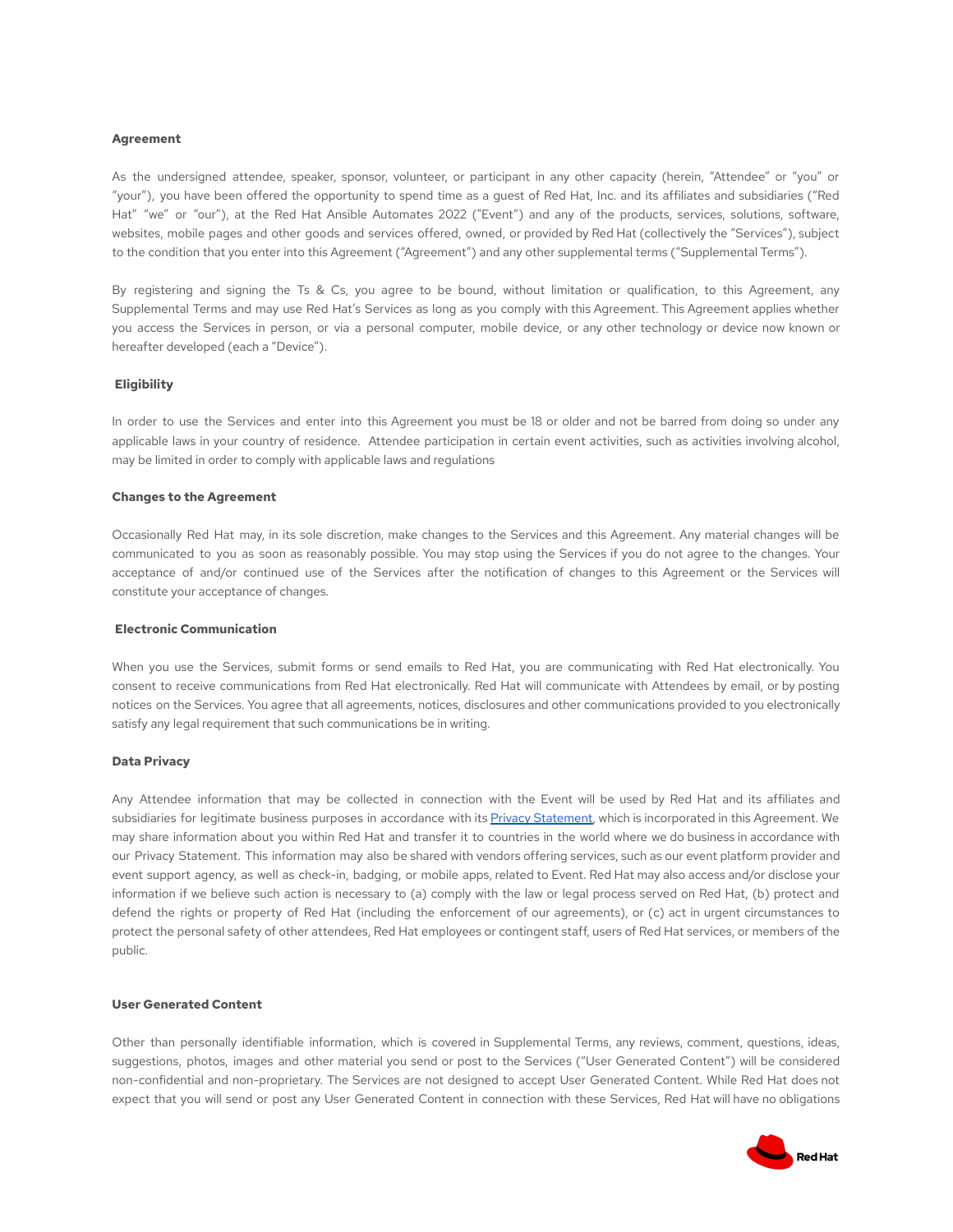with respect to User Generated Content. By posting, uploading, adding, communicating, storing, or otherwise transmitting User Generated Content on, to, or through the Services, you understand and agree that you are giving Red Hat a royalty free, irrevocable, perpetual, non-exclusive and fully sub-licensable license to edit, alter, broadcast, post, publish, copy, disclose, distribute, perform, create derivative works from, incorporate and otherwise use the User Generated Content and images, sounds, text, and other things embodied therein for any and all purposes, including commercial, promotional, or marketing purposes throughout the world in any form, medium, or technology now known or later developed.

You agree that none of your User Generated Content will include material that:

- Is unlawful, threatening, libelous, defamatory, indecent, obscene, pornographic, or that may violate any law;
- Could interfere with anyone else's use of the Services;
- Encourages or incites anyone to break the law;
- Violates the rights of any party, including copyrights and other property right and rights of privacy, or that includes personal or sensitive information regarding you or another person;
- Contains a virus or any other harmful or potentially harmful component; or
- Contains false or misleading statements of fact or descriptions of the origin of the material or the communication.

No Obligation to Monitor. Although you are solely responsible for the content provided by you, Red Hat may, but is not required to, monitor User Generated Content. If Red Hat becomes aware of User Generated Content that violates this Agreement that it believes to be obscene, lewd, lascivious, filthy, excessively violent, harassing, or otherwise objectionable, Red Hat may act to restrict access to or availability of the material and/or Services, without notice to you and in its sole discretion, or may take other action as described elsewhere in this Agreement.

Internet transmissions are never completely private or secure. You understand that any User Generated Content that you send through the Services may be read or intercepted by others. By sending User Generated Content on, to or through the Services, you release Red Hat of any duty or obligation it might otherwise have to review or act in response to the User Generated Content, and of any duty or obligation that it might otherwise have to you in connection with any action it chooses to take in response to your User Generated Content.

Red Hat maintains a strict policy of not accepting or considering any creative ideas, suggestions or materials from the public ("Unsolicited Idea(s)") and therefore you should not submit any Unsolicited Ideas to Red Hat in any User Generated Content on, to or through the Services or otherwise. Red Hat does not wish to receive Unsolicited Ideas from Attendees and has expressly advised Attendees not to submit them. If you nonetheless intend to submit an Unsolicited Idea, Red Hat strongly recommends that you first consult an attorney in order to evaluate the effect that submitting such an Unsolicited Idea would have on any rights that you might otherwise have.

Nonetheless, if an Attendee does send Red Hat an Unsolicited Idea that is not already protected by a United States patent or is not public information, it immediately becomes the property of Red Hat. By submitting an Unsolicited Idea to Red Hat, you agree to convey your ownership interest in the Unsolicited Idea to Red Hat, and that Red Hat will exclusively own all rights, title and interest therein. Furthermore, Red Hat will be free to use, without any compensation to you whatsoever, any concepts, ideas, know-how or techniques contained in any Unsolicited Idea for any purpose whatsoever, including but not limited to developing, manufacturing, and marketing products using such information. Red Hat will not be liable for such use or disclosure of such Unsolicited Idea or for any similarities in the Unsolicited Idea and any future Red Hat uses or activities.

### **Mixed Media Release**

As an Attendee of Event, you understand that at activities and promotions offered at the Event by Red Hat, you may be photographed and/or recorded, including User Generated Content. You hereby irrevocably consent and authorize Red Hat to use any image of your appearance, including without limitation any photo, video, or likeness, (collectively, "Images") that Red Hat has taken while you attend the Event, or any User Generated Content for any and all purposes deemed appropriate by Red Hat, which may include, but are not limited to, use in a promotional video, film, or photograph, and exhibition, a public display, commercials, art and advertising, or for any other related purpose on Red Hat's website, in literature, publications, and on the internet without any fee

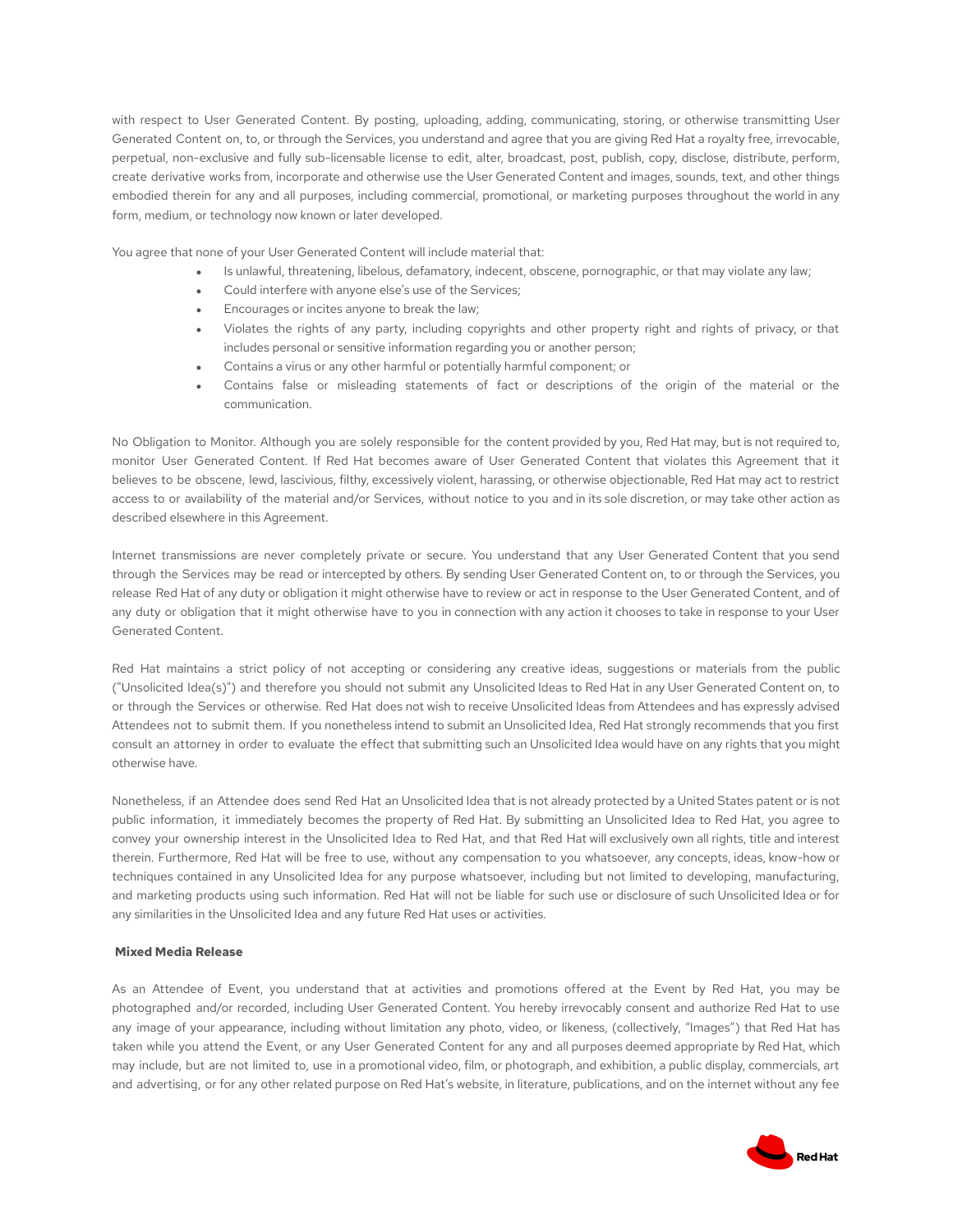whatsoever. You further acknowledge that Red Hat is the owner of all rights in and to the video, film, or photograph, and any reproduction thereof or any User Generated Content, of all Attendee's' images.

### **Event Code of Behavior**

### *Our Expectations*

Red Hat values collaboration and community. We want our events to provide an opportunity for all Attendees to collaborate, learn, participate, and network in an environment that is productive and respectful. We expect Attendees to be courteous and act professionally at all Red Hat events and to interact and communicate in ways that are appropriate for a professional audience from diverse backgrounds. Behaviors inconsistent with these expectations include:

● Conduct, language, or other action inappropriate for a professional setting that negatively refers to Attendee's race, color, religion, sex, sexual orientation, gender identity, national origin, disability, age, genetic information, or physical appearance.

- Harassment of a Attendee based on an Attendee's race, color, religion, sex, sexual orientation, gender identity, national origin, disability, age, genetic information, or physical appearance, whether by conduct, language, or other action.
- Problematic conduct and language may include the nature and manner of communications (including through jokes or imagery), uninvited contact or following, and unwelcome sexual attention, among others.

If an Attendee engages in behavior that doesn't comply with these expectations, Red Hat may take any action that it deems appropriate, including warning the Attendee, excluding the Attendee from certain activities, prohibiting the Attendee from attending or participating in future Red Hat events, terminating Attendee's access to the Services, including without a refund (if applicable), and referring the matter to the local authorities. Attendees asked to stop any harassing or other unacceptable behavior are expected to comply immediately. If the Attendee is a Red Hat employee, Red Hat also reserves the right to take full disciplinary action pursuant to our internal policies.

Please note, while we take all concerns raised seriously, we will use our discretion to determine when and how to follow up on reported incidents, and may decline to take any further action and/or may direct the Attendee to other resources to address the concern.

### *Reporting an Event Code of Behavior Issue*

If you feel that an Attendee is not adhering to these expectations, please submit a report with your name, phone number and contact details and a description of the situation to Events@redhat.com to report a violation of this Code of Behavior.

The reporting mechanisms under this Event Code of Behavior are not intended to address criminal activity or emergency situations. If you have been the victim of a crime or there is an emergency, please contact the appropriate municipal authorities, such as the police, fire, medical or other emergency responder.

Thank you for attending our Event and doing your part to create an environment where all Attendees can collaborate, learn and network productively!

By proceeding with your registration, you acknowledge that you have read, and agree that you shall conduct yourself consistent with this Event Code of Behavior.

### **Other Unacceptable Behavior**

**In addition to the conduct covered by the Event Code of Behavior, Attendees may not:**

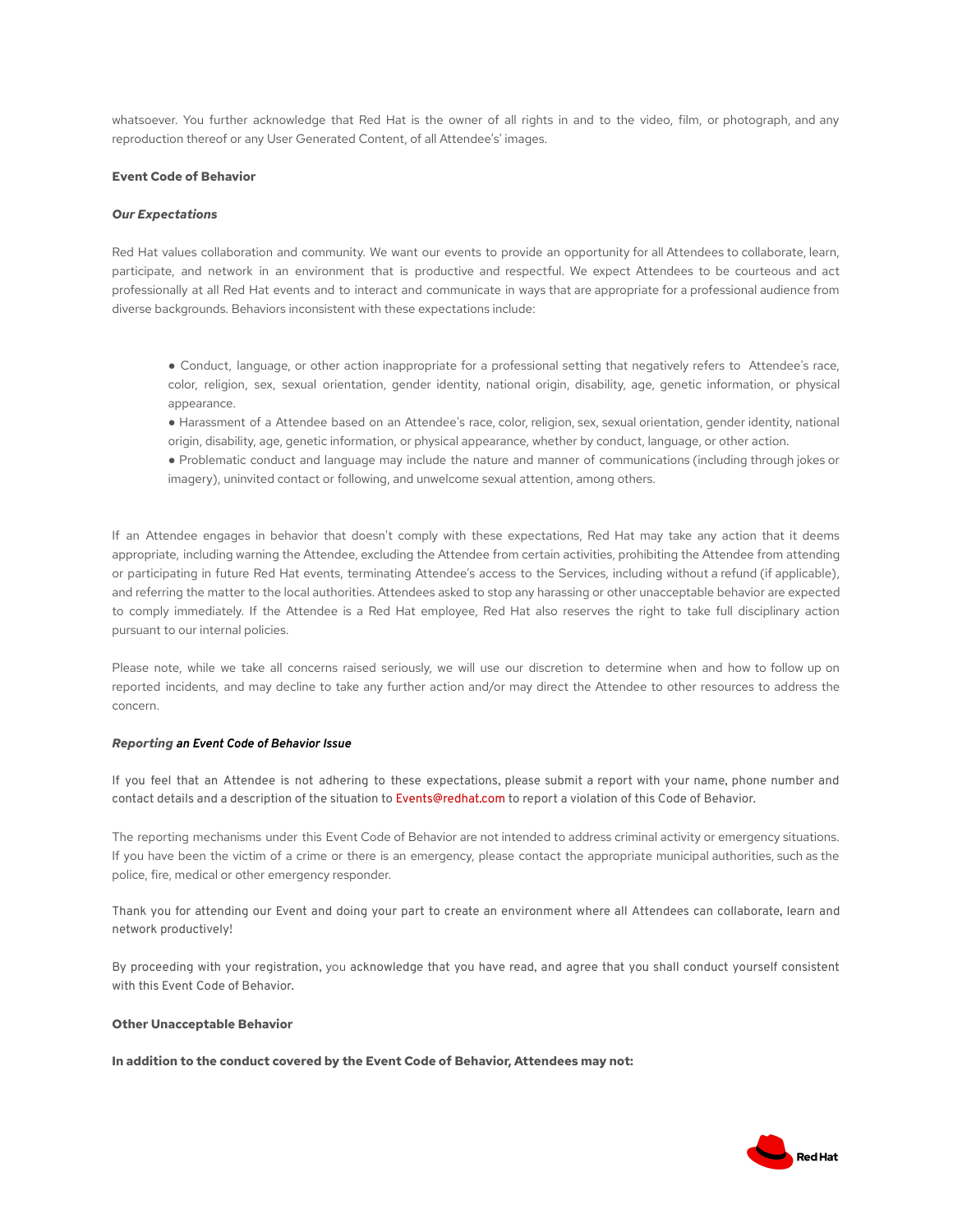- Interrupt the operation of the Services in any manner whatsoever, including by imposing an unreasonable load on the Services;
- Delete or revise any material or other information of any other user, Red Hat, or any third party;
- Harvest or otherwise collect information about others, including email addresses, without their consent;
- Decipher, decompile, disassemble, or reverse-engineer any of the software comprising or in any way making up a part of the Services;
- Post advertisements or solicitations of business other than those explicitly approved by Red Hat;
- Defeat, investigate, or provide information concerning methods of defeating security mechanisms, including by allowing another person to access the Services using credentials issued to the Attendee, or by falsifying, deleting, or concealing Internet Protocol header, email sender, or other identifying information;
- Engage in conduct that restricts, inhibits or discourages any other person or entity from using or enjoying all or any portion, features or functions of the Services, or which, in Red Hat's judgment, exposes Red Hat or any of its users, customers, agents or suppliers to any liability or detriment of any type;
- Engage in conduct affecting Red Hat adversely or reflecting negatively on Red Hat, the Services, Red Hat's goodwill, name or reputation or causing duress, distress or discomfort to Red Hat or anyone else, or discouraging any person or entity from doing business with Red Hat; or
- Take any other action that could endanger or cause damage to Red Hat

### **Age Restriction**

Attendees and guests must be 18 to attend Event and any associated side meetings, parties or evening events. Attendee participation in certain event activities, such as activities involving alcohol, may be limited in order to comply with applicable laws and regulations. Special permission may be requested for attendees under the age of 18 via sgianaku@redhat.com and must be received in advance.

# **Information for Presenters and Sponsors**

Presenters and sponsors, who are unsure whether their presentations or other materials and communications are consistent with the Event Code of Behavior, please contact [sgianaku@redhat.com](mailto:sgianaku@redhat.com) in advance of the event.

## **Medical Insurance and Travel Insurance**

Red Hat does not provide medical insurance or travel insurance for you. If you attend the Event in person, it is your responsibility to check you have sufficient coverage for you and your companion during the duration of your trip.

### **Onsite Policy**

While onsite, you agree to comply with all laws and rules with regard to public health including social distancing protocols and face mask requirements. You acknowledge the health risks associated with the novel coronavirus (COVID-19) outbreak, and the risk of exposure or infection by COVID-19.

NEITHER RED HAT, THE EVENT VENUE, THE EVENT ORGANIZER, OR ANY OF THEIR RESPECTIVE PARENTS, AFFILIATES, SHAREHOLDERS, EMPLOYEES, AGENTS, OFFICERS, DIRECTORS, SUCCESSORS, OR ASSIGNS WILL BE LIABLE FOR ANY INJURY OR ILLNESS, HOWEVER CAUSED, ARISING FROM, OR IN ANY WAY RELATED TO COVID-19 IN CONNECTION WITH THE EVENT.

You will immediately notify Red Hat if you: (i) experience symptoms of COVID-19, including, without limitation, fever, cough, or shortness of breath, or (ii) have a suspected, diagnosed, or otherwise confirmed case of COVID-19. You acknowledge Red Hat or its designee may take your temperature, or perform other appropriate tests in Red Hat's discretion which are designed to protect the health and safety of Event participants. Red Hat may exclude you from the Event for safety reasons in Red Hat's sole discretion.

You assume any and all risk, whatsoever, related to any Red Hat event, and release and discharge Red Hat and their agents from any liability to the fullest extent allowed by the law.

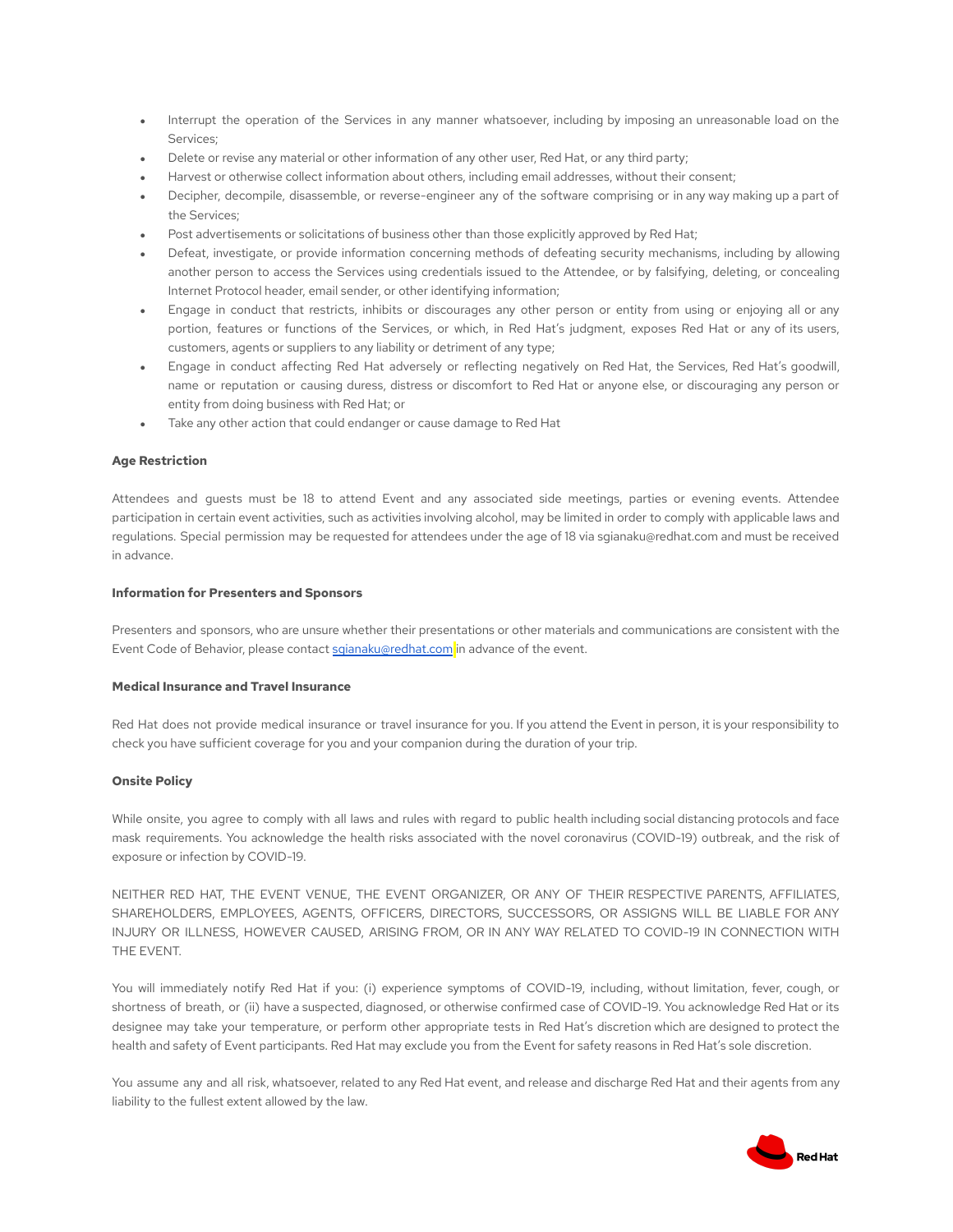#### *For In Person Attendance at Events Requiring Badges*

Event badges must be picked up in person by the attendee with a government issued ID. Badges can not be picked up on behalf of someone else.

Badges are non transferable and can not be shared with anyone. Any person found to be in violation of this policy will have their badge confiscated and will be asked to leave.

Badges must be worn at all times while at any Red Hat sponsored events. A badge reprint fee may be charged to those who have lost or misplaced their conference badge.

#### **Wireless Connectivity While Onsite**

Use of the onsite Internet connection is intended solely for Event Attendees. Unauthorized access or use may result in termination of your access, disciplinary action and/or civil or criminal penalties. To the extent permitted by law, your use may be monitored.

By using the Internet connection, you agree to the following: THE INTERNET CONNECTION IS PROVIDED ON AN "AS IS" BASIS, AND RED HAT IS NOT RESPONSIBLE FOR ANY LOSS OR DAMAGE OF ANY SORT YOU MAY INCUR BY USING THIS INTERNET CONNECTION. YOU AGREE TO DEFEND, INDEMNIFY, AND HOLD HARMLESS RED HAT, ITS OFFICERS, DIRECTORS, EMPLOYEES AND AGENTS, AND ITS AFFILIATE AND SUBSIDIARIES, AND THEIR OFFICERS, DIRECTORS, EMPLOYEES AND AGENTS FROM AND AGAINST ANY AND ALL CLAIMS, LIABILITIES, DAMAGES, LOSSES OR EXPENSES, INCLUDING REASONABLE ATTORNEYS FEES AND COSTS, ARISING OUT OF OR IN ANY WAY RELATED TO YOUR USE OF THIS INTERNET CONNECTION.

#### **Cancellation/Substitution Policy: In Person Attendance**

The dates for receiving refunds will be communicated to registrants upon completion of all registration steps, including payment of registration fees if applicable. Cancellation of travel reservations and hotel reservations are the exclusive responsibility of the registrant. If you have registered for Event, but are unable to attend, you may substitute another employee from your company at no additional charge, provided your substitute accepts this Agreement and any Supplemental Terms. Substitutions can only be performed on completed registration records that have not been cancelled. Please email the registration team at [sgianaku@redhat.com](mailto:atsgianaku@redhat.com) if you would prefer to substitute.

#### **Use of Event Content**

You will not reproduce or record any written materials, virtual meetings, video, any material on the Services, or other materials provided by Red Hat or any speaker during the Event, including but not limited to images, software, audio, text and video clips, in their entirety and distribute them in any form.

You will not use the name, trademark, logo, or other property of Red Hat or any Event speaker's biographical information, including but not limited to, their name, likeness, or logo in connection with the Event.

You will not create audio or video recordings of the Event presentation, in whole or in part, given by Red Hat or any Event speaker (the "Presentation Recordings"), or simultaneously broadcast or live-stream the Presentation Recordings, or post the Presentation Recordings on any website.

#### **Intellectual Property Rights**

Copyright: All materials on the Services, including but not limited to images, software, audio, text and video clips (for purposes of this Section, the "Materials"), are protected by copyright under U.S. copyright law, international conventions and other copyright laws. All Materials are owned or licensed by Red Hat or by its third-party licensors. You may not use the Materials, except as specified herein. Any unauthorized use of the Materials may violate, without limitation, copyright laws, trademark laws, the laws of privacy and publicity, and communications regulations and statutes. You may not change the Materials in any way or reproduce, publicly display, distribute or otherwise use the Materials for any public or commercial purpose. Any reproduction of the Materials on any other web site or networked computer environment for any purpose is prohibited.

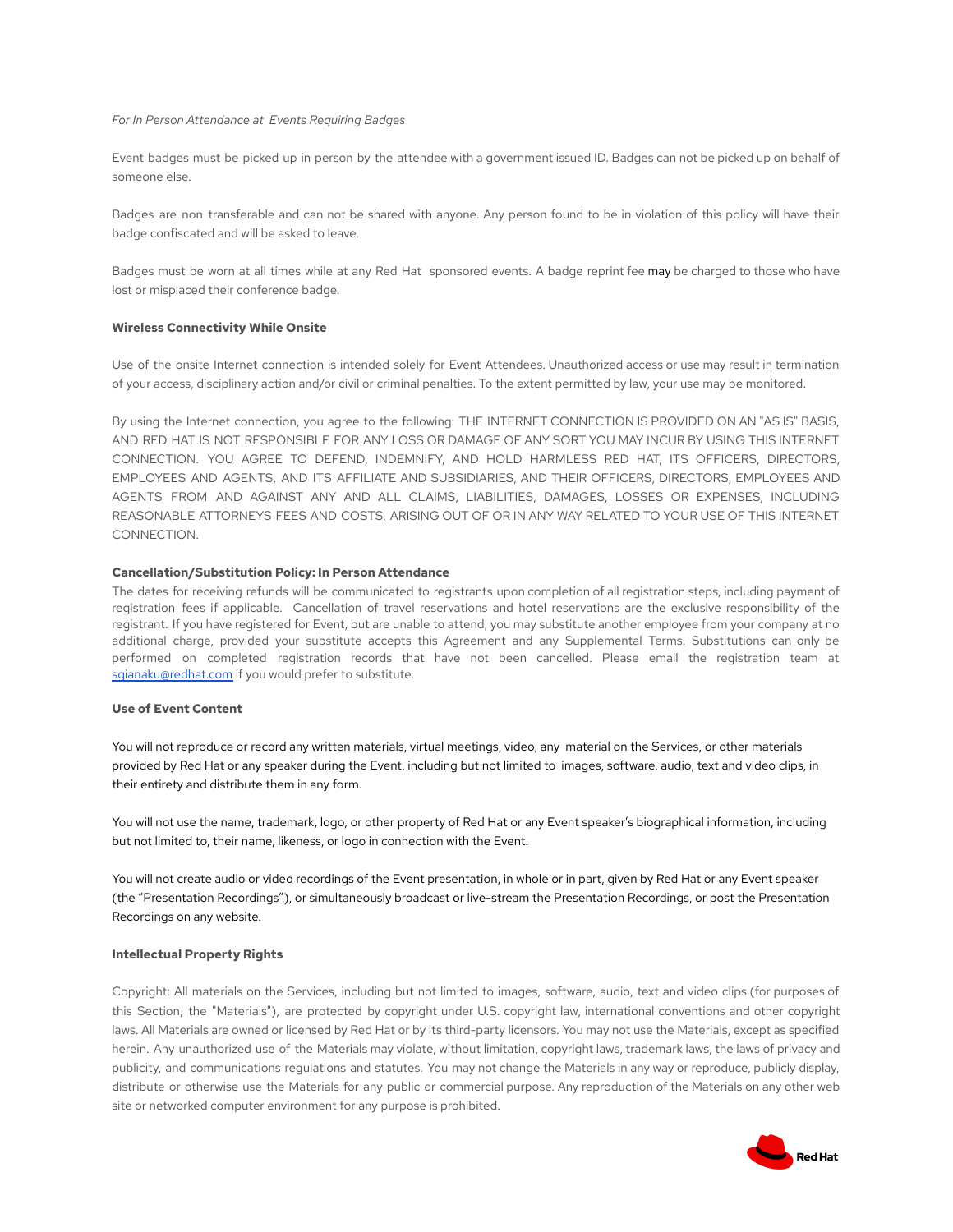Trademarks: Red Hat trademarks, logos, and service marks and those trademarks, logos, and service marks licensed to Red Hat (collectively, the "Trademarks") displayed on the Services, including but not limited to Red Hat's or any, or other third party's logo, are registered and unregistered marks of Red Hat. All other trademarks, trade names, product names, service marks and all other non-Red Hat marks are the property of their respective owners. Nothing contained on the Services should be construed as granting, by implication, estoppel, or otherwise, any license or right to use any Trademark displayed on the Services without the written permission of Red Hat or such third party that may own other trademarks displayed on the Services. The absence of a product or service name or logo anywhere in the text of the Services does not constitute a waiver of any trademark or other intellectual property rights concerning that name or logo.

## NOTICE OF COPYRIGHT INFRINGEMENT

If you believe in good faith that copyrighted work has been reproduced on or linked from the Services without authorization in a way that constitutes copyright infringement, please provide Red Hat's designated copyright agent with the following information:

- Identification of the copyrighted work claimed to have been infringed;
- Identification of the allegedly infringing material on the Services that is requested to be removed;
- Your name, address and daytime telephone number, and an e-mail address if available, so that Red Hat may contact you if necessary;
- A statement that you have a good-faith belief that the use of the copyrighted work is not authorized by the copyright owner, its agent, or the law;
- A statement that the information in the notification is accurate, and under penalty of perjury, that the signatory is authorized to act on behalf of the owner of an exclusive copyright right that is allegedly infringed; and
- An electronic or physical signature of the copyright owner or someone authorized on the owner's behalf to assert infringement of copyright and to submit the statement.

Red Hat's copyright agent for notice of claims of infringement on the Services is:

By U.S. Mail: Vice President, Intellectual Property Red Hat, Inc. 100 East Davie Street Raleigh, NC 27601, USA

This contact information is only for suspected copyright infringement. Contact information for other matters is provided elsewhere on the Services. Upon receipt of such a notice of claimed infringement (or any statement in conformance with 17 U.S.C. § 512(c)(3)), Red Hat will act expeditiously to remove or disable access to any content that is claimed to be infringing upon the copyright of any person under the laws of the United States, and will terminate the Services privileges of those who repeatedly infringe on the copyright of others. United States law imposes substantial penalties for falsely submitting a notice of copyright infringement.

### **Supplemental Terms, Software, Solutions or Access**

Red Hat may provide services and solutions, or access to subsites of the Services under Supplemental Terms. Red Hat's obligations with respect to any product, solution, or access that it makes available to you under any Supplemental Terms shall be governed solely by the Supplemental Terms, under which such product or service is provided and this Agreement shall not be deemed or construed to alter the terms of such Supplemental Terms.

### **Use of Software**

Any software that is available on the Services ("Software") is the copyrighted work of Red Hat and/or its licensors. Copying or reproducing the Software to any other server or location for further reproduction or redistribution is strictly prohibited, unless such reproduction or redistribution is permitted by a license agreement accompanying such Software. You may not create derivative works of the Software, or attempt to decompile or reverse-engineer the Software unless otherwise permitted by law. Use of the Software is subject to the license terms of any license agreement that may accompany or is provided with the Software. You may not download any Software until you have read and accepted the terms of the accompanying software license.

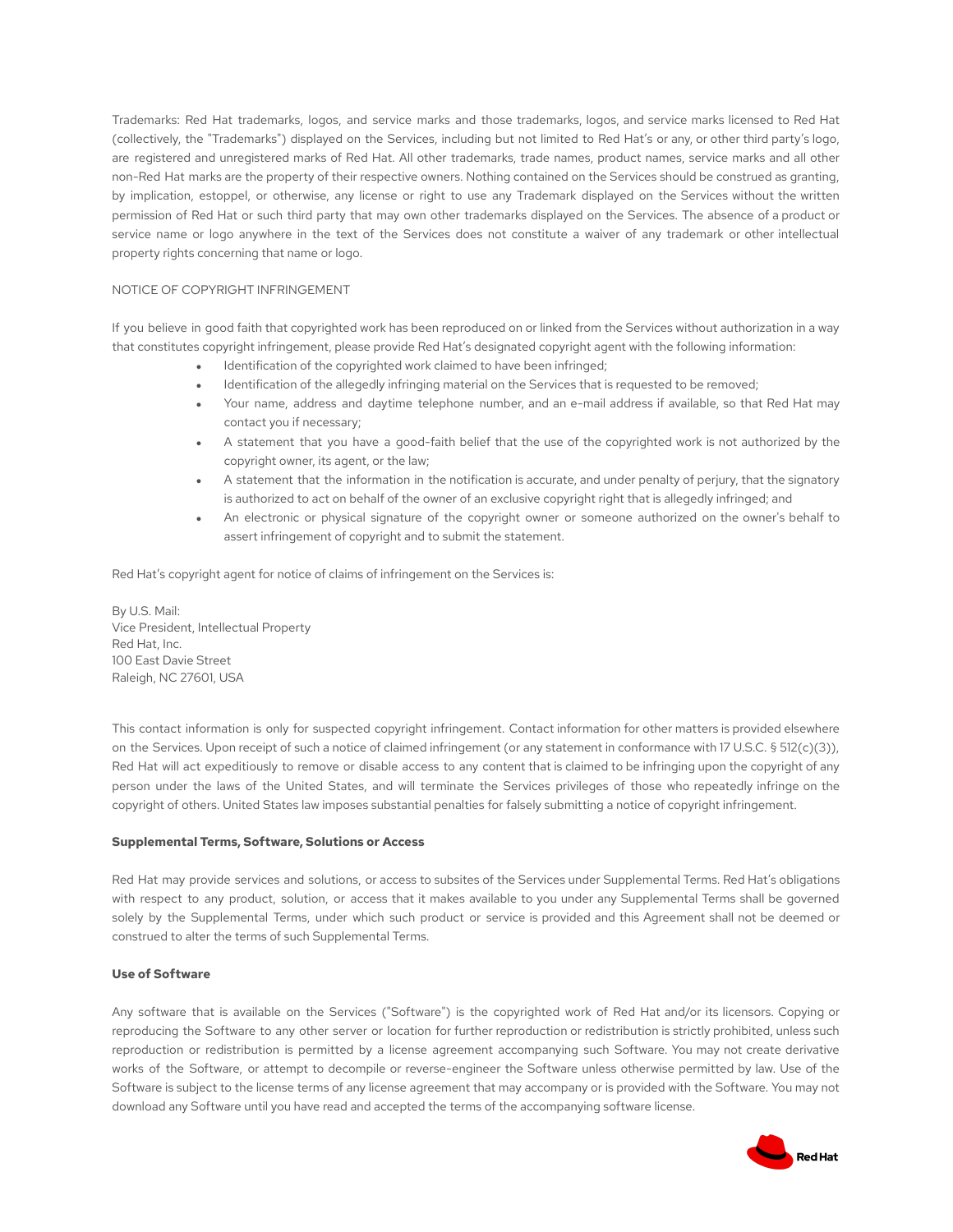WITHOUT LIMITING THE FOREGOING, THE SOFTWARE IS WARRANTED, IF AT ALL, ONLY ACCORDING TO THE TERMS OF THE SEPARATE LICENSE AGREEMENT ACCOMPANYING THE SOFTWARE. EXCEPT AS WARRANTED IN SUCH LICENSE AGREEMENT, RED HAT, ITS PARENT, SUBSIDIARY, AND AFFILIATE COMPANIES, AND ITS LICENSORS DISCLAIM ALL WARRANTIES AND CONDITIONS WITH REGARD TO THE SOFTWARE, INCLUDING ALL IMPLIED WARRANTIES AND CONDITIONS OF MERCHANTABILITY, FITNESS FOR A PARTICULAR PURPOSE, TITLE AND NON-INFRINGEMENT, TO THE MAXIMUM EXTENT PERMITTED BY LAW.

U.S. Government Restricted Rights: The Software available on the Services and accompanying documentation that is downloaded from this Server for or on behalf of the United States of America, its agencies and/or instrumentalities are provided with Restricted Rights. You agree to meet all requirements necessary to ensure that the Federal Government will honor such rights. Disclosure, use or reproduction of the Software and accompanying documentation are subject to restrictions set forth at Federal Acquisition Regulation 52.227-14, when applicable, or in the Department of Defense Federal Acquisition Regulation Supplement 252.227-7013.

Export Controls: Software available on the Services is further subject to United States Export Controls. No software available on the Services may be downloaded or exported (i) into (or to a national or resident of) any country to which the United States has embargoed goods; or (ii) to anyone on the United States Treasury Department's list of Specially Designated Nationals or using the Commerce Department's Table of Deny Orders. By downloading any Software, you represent and warrant that you are not located in, or under the control of, or a national or resident of any such country or on any such list.

### **Mobile Application**

If Red Hat offers products and services through applications available on your wireless or other mobile Device (such as a mobile phone) (the "Mobile Application Services"), these Mobile Application Services are governed by the applicable additional terms governing such Mobile Application Service. Red Hat does not charge for these Mobile Application Services unless otherwise provided in the applicable additional terms. However, your wireless carrier's standard messaging rates and other messaging, data and other rates and charges will apply to certain Mobile Application Services. You should check with your carrier to find out what plans your carrier offers and how much the plans cost. In addition, the use or availability of certain Mobile Application Services may be prohibited or restricted by your wireless carrier, and not all Mobile Application Services may work with all wireless carriers or Devices. Therefore, you should check with your wireless carrier to find out if the Mobile Application Services are available for your wireless Device, and what restrictions, if any, may be applicable to your use of such Mobile Application Services.

### **Links to Subsites, Other Websites and Products**

Subsites: In connection with Event, you may have the opportunity to access certain portions of the Services, which are known as "subsites" and for which you may be required to agree to Supplemental Terms and user codes of conduct in order to access a specific subsites. If you attempt to access a subsite that requires you to enter into such a supplemental agreement, the controller of that subsite will advise you and provide you with an opportunity to review the Supplemental Terms and agree to it before accessing the subsite or using such subsite's services. Both this Agreement and the Supplemental Terms will govern your use of the subsite. In the event of any inconsistency between this Agreement and the Supplemental Terms, the Supplemental Terms will control, except that nothing in the Supplemental Terms may limit (a) Red Hat's disclaimer of warranties, (b) your agreement to indemnify Red Hat or (c) the licenses you grant to Red Hat or other intellectual property.

Third Party Links: Mention of third party products, companies and web sites on the Services is for informational purposes only and constitutes neither an endorsement nor a recommendation. Red Hat makes no representations regarding the quality, safety or suitability of any products by third party companies. Likewise, links to third party sites are provided for your convenience only, and Red Hat is not responsible for the content of any site linked to or from the Services. Links from the Services to any other site do not mean that Red Hat approves, or endorses or recommends that site. Red Hat disclaims all warranties, express or implied, as to the accuracy, legality, reliability or validity of any content on any other site. Viewing of all other sites is at your own risk.

#### **Contests, Sweepstakes and Other Promotions**

The Services may include contests, sweepstakes or other promotions ("Promotions") that offer prizes or require you to send in material or information about yourself. Each Promotion has its own rules, to which you must agree before you may enter.

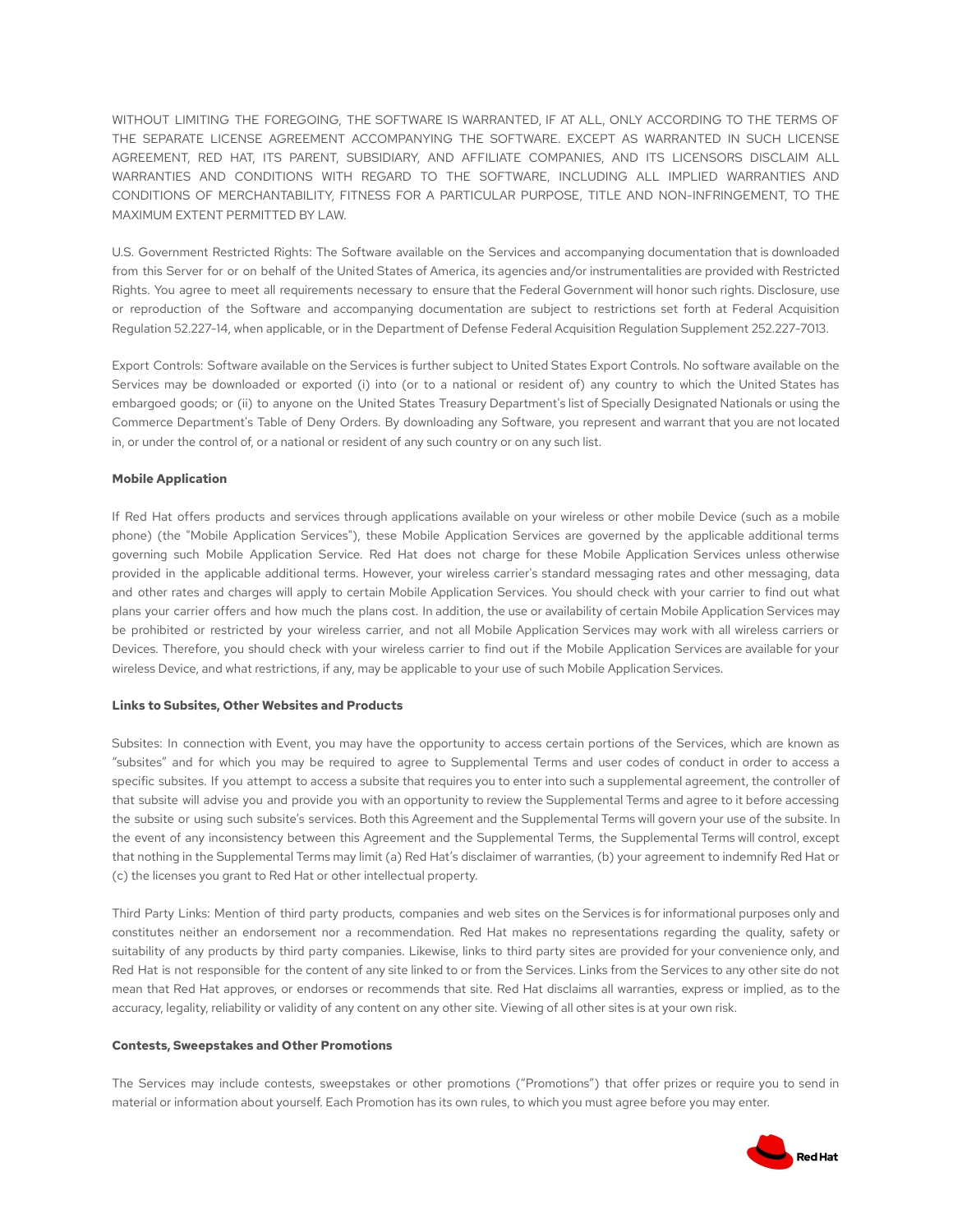### **Disclaimer**

Your use of the Services is solely at your own risk. The Services (including all content and functions made available on or accessed through the Services) are provided "as is." To the fullest extent permissible by law, Red Hat makes no representations or warranties of any kind whatsoever (1) for the accuracy, merchantability, fitness for a particular purpose or non-infringement of any content published on or available through the Services, (2) that the server that makes the Services available is free of viruses or other components that may infect, harm or cause damage to your computer equipment or any other property when you access, browse, download from or otherwise use the site, (3) that Red Hat will continue to provide the Services or, if it does continue to provide the Services, that the Services will continue to provide the Services it currently provides or that the Services will function the way that it currently does; or (4) that any of your content or communications will be retained or stored on the Services for any particular amount of time.

Other users of the Services may submit content or communications in a way that is publicly accessible, and Red Hat cannot predict the content or communications that users post. Red Hat therefore does not warrant or represent that the content on the Services will be appropriate for any particular audience or that you will not be harmed by viewing the content on the Services. Because accessing the Services is inherently risky, you assume all risks associated with your decision to access it.

Under no circumstances, including but not limited to Red Hat's negligence or gross negligence, will Red Hat or any other party involved in creating, hosting or delivering the Services, be liable for any direct, indirect, incidental, consequential, special, punitive or other damages whatsoever arising out of your access to, or use of, the Services, even if Red Hat has been advised of the possibility of such damages. Please note that some jurisdictions may not allow the exclusion of implied warranties or conditions, so some of the above exclusions may not apply to you. Check the local laws for any restrictions or limitations regarding the exclusion of implied warranties.

Red Hat disclaims all warranties, express and implied, to the greatest extent permitted by law. Red Hat also assumes no responsibility, and will not be liable for, any damage to or viruses that may infect your computer equipment or other property, or for any loss or corruption of data on account of your access to, use of, or browsing in the services, or your downloading of any materials, data, text, images, video, or audio from the site. Notwithstanding the limitation of liability contained herein, in no event shall Red Hat's total liability to you for all damages, losses and causes of action (whether in contract, tort or otherwise) exceed the amount paid by you, if any, for accessing the Services.

#### **Waiver and Release**

On your behalf and on behalf of your heirs, executors, administrators, and assigns, you assume full responsibility for all risks of any and all losses of any nature, whether to property or person, related to your in-person or virtual attendance at the Event or use of the Services, and resulting from, arising out of, or in connection with the Event, including, but not limited to, transportation to, from and during the Event and participation in group or individual activities during the Event, engaging in the virtual Event platform, whether or not such activities are organized by Red Hat or occur on or off the site of the Event.

Losses under this Agreement include, but are not limited to, the following: property damage, illness, injury and death (collectively "Losses"). Potential causes of Losses under this Agreement include, but are not limited to: theft of personal data and other personal property, hacking, crime, fire, smoke, water, accident, crash, acts of God, public enemy, riot, terrorism, illness, signficiant health crisis, including a pandemic or epidemic, health or safety code violations, violation of applicable law, or any other casualty or calamity.

You EXPRESSLY WAIVE AND RELEASE Red Hat, and its agents, delegees and representatives and each of their current, former, and future officers, directors, employees, and agents, respectively, (together, "Released Parties") from any and all claims, demands, liabilities, Losses, costs and expenses (including attorneys' fees), rights or causes of actions, present or future, known or unknown, anticipated or unanticipated, of damage or injury of any kind or description whatsoever, (collectively the "Claims"), resulting from, arising out of, or in connection with the Event.

### **Indemnification**